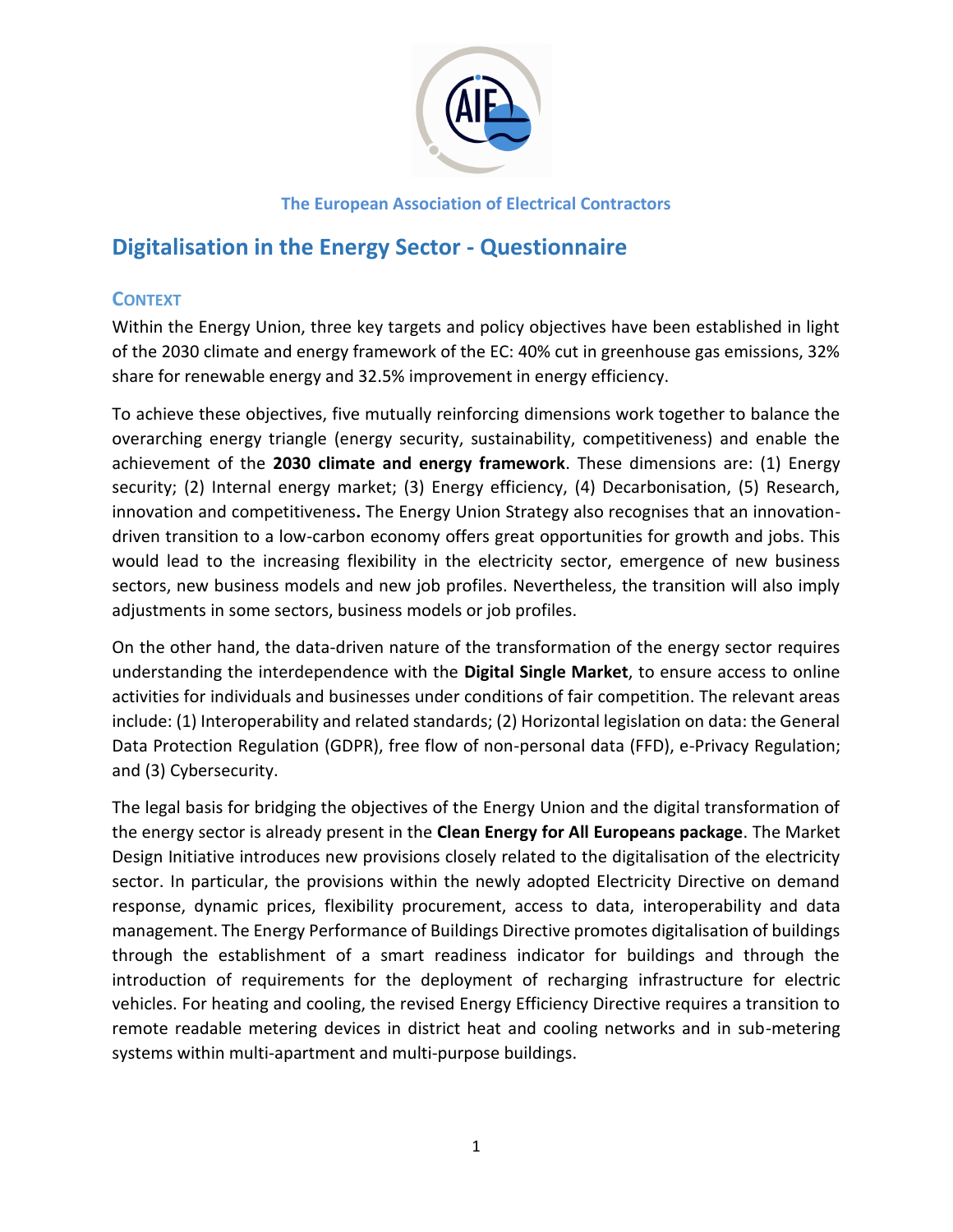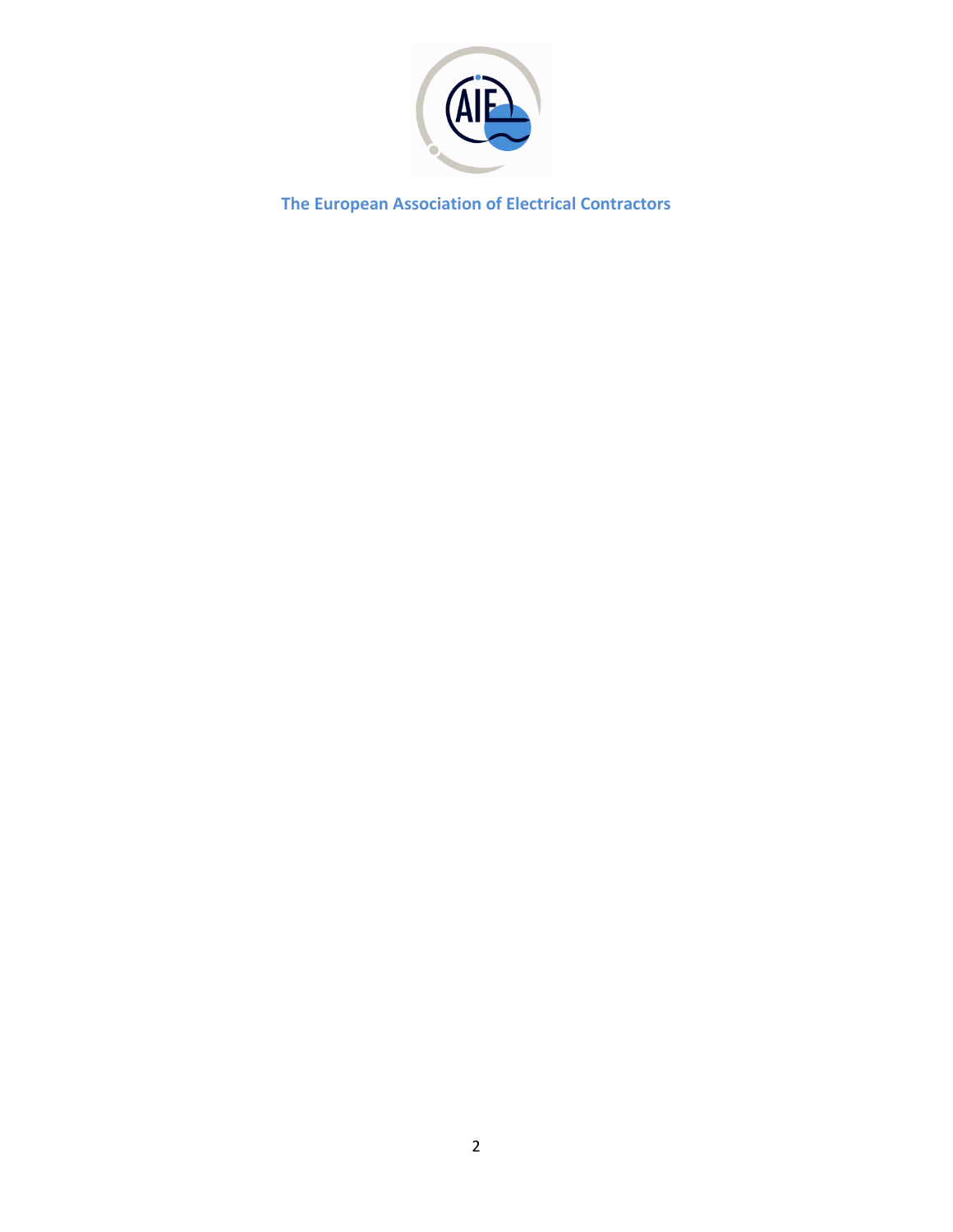

## **QUESTIONNAIRE**

The figure below summarises a possible mapping of the different clusters on the digitalisation of the energy sector and the impact into the principal Energy Union dimensions.

|                                              |                                                                               | <b>PRINCIPAL ENERGY UNION DIMENSIONS</b> |                                                           |                                             |                                                                        |                 |
|----------------------------------------------|-------------------------------------------------------------------------------|------------------------------------------|-----------------------------------------------------------|---------------------------------------------|------------------------------------------------------------------------|-----------------|
|                                              |                                                                               | <b>SOS</b>                               | <b>Market</b>                                             | EE.                                         | <b>RES</b>                                                             | <b>Innov</b>    |
|                                              | <b>DATA ACCESS</b>                                                            |                                          | $\overset{\circ}{\phantom{a}}$                            | $\circ$ $\circ$                             |                                                                        | 0 <sub>o</sub>  |
| <b>ENERGY DATA</b>                           | <b>ASSET OPTIMISATION</b><br><b>SECTOR COUPLING AND</b><br><b>INTEGRATION</b> |                                          | $\ddot{\bullet}$                                          | $\begin{pmatrix} 0 \\ 0 \\ 0 \end{pmatrix}$ | $\begin{bmatrix} \bullet & \bullet \\ \bullet & \bullet \end{bmatrix}$ |                 |
| <b>DIGITALISATION OF</b><br><b>PROCESSES</b> | <b>DIGITAL PLATFORMS</b>                                                      |                                          | $\overset{\circ}{\phantom{a}}$                            |                                             | $\overset{\circ}{\phantom{a}}$                                         | $\circ$ $\circ$ |
|                                              | <b>INFRASTRUCTURE FOR</b><br><b>DIGITAL SOLUTIONS</b>                         | $\frac{0}{1}$                            | $\begin{bmatrix} 0 & 0 \\ 0 & 0 \end{bmatrix}$            |                                             | $\circ$ $\circ$                                                        |                 |
| <b>NEW SKILLS AND R&amp;D&amp;i</b>          |                                                                               |                                          | $\overset{\circ}{\smile}$                                 |                                             | $\circ$ $\circ$                                                        | 0 <sub>0</sub>  |
| <b>CYBERSECURITY</b>                         |                                                                               | $\frac{1}{2}$                            | $\left[\begin{array}{c} \circ & \circ \end{array}\right]$ |                                             |                                                                        | $\circ$ $\circ$ |
| <b>AWARENESS AND COMMUNICATION</b>           |                                                                               |                                          | 0 <sub>0</sub>                                            | $\circ$ $\circ$                             |                                                                        | 0 <sub>0</sub>  |

The paragraphs below describe each of these clusters and propose relevant questions to understand better their status and impacts. Please, insert your answers under each question in the boxes below and send your contribution back to **[ENER-DIGITALISATION-TASK-FORCE@ec.europa.eu](mailto:ENER-DIGITALISATION-TASK-FORCE@ec.europa.eu) before 15 September**. Please indicate whether you reply as individual expert or as an organisation/association; in the last case, please provide the full name and coordinates of the organisation as well as your position in such organisation.

#### **1. Data Access**

Data Access refers to the rules ensuring that data should be sourced easily, while its flows should be constrained to the lowest possible extent. Through this area, the Commission should aim at achieving a fair usage of energy data and boost innovative markets and services by ensuring competitiveness, accessibility and consumer engagement.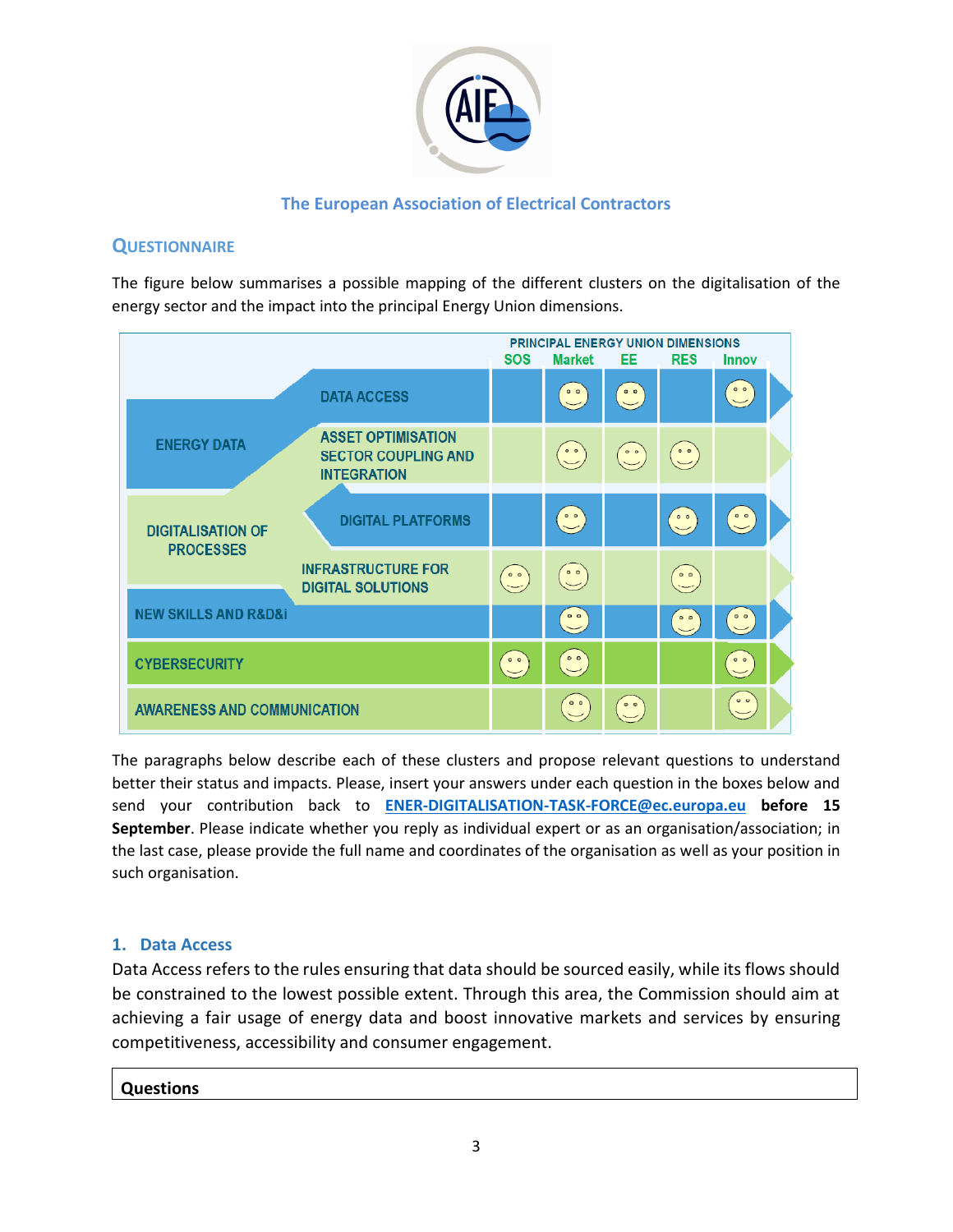

- 1. How could the access to non-sensitive energy data be improved in order to increase the accessibility and eliminate market barriers?
	- o To achieve fair competition on the energy market, free flow of data must be ensured. All market players should be guaranteed quick and easy access to nonsensitive energy data. Today, distribution grid operators handle most of the energy data. However, as connected machines and devices, as well as energy management systems (often supported by artificial intelligence) become mainstream technologies, the amount of non-sensitive energy data and related services will grow exponentially, and market actors will increasingly need access to such data. Electrical contractors are amongst the most important market actors needing data access. Indeed, not only do they design and install energy infrastructure, but they also increasingly manage and maintain such infrastructure, particularly in buildings (residential, commercial and industrial). Fair data access for all market parties will be guaranteed particularly by the speedy development of a limited amount of standardised open data platforms, which are easily accessible through websites. Platforms for smart meters are the first ones under development (e.g. smart meter gateway in Germany, data hub in Finland, …), but platforms for other connected objects should follow shortly.
- 2. How could existing initiatives on interoperability standardisation [e.g. for smart appliances] be used to further data access and consumer engagement?
	- $\circ$  To facilitate data access, these initiatives should result in a limited amount of standardised open platforms, a limited amount of access points (e.g. 3 per building) and very easy access, e.g. websites.
- 3. What data-driven services and related new business models can help the energy transition (e.g. combining health, mobility and energy data to trigger smart home services)?
	- o Energy: peak shaving, grid (ancillary) services, energy efficiency and savings, decarbonisation through renewable and storage technologies, ...
	- o Mobility: smart charging of electric vehicles, electric vehicles to provide grid (ancillary) services, to support peak shaving, ...
	- o Health: energy consumption data to support assisted living for elderlies and handicapped population, and to support indoor comfort.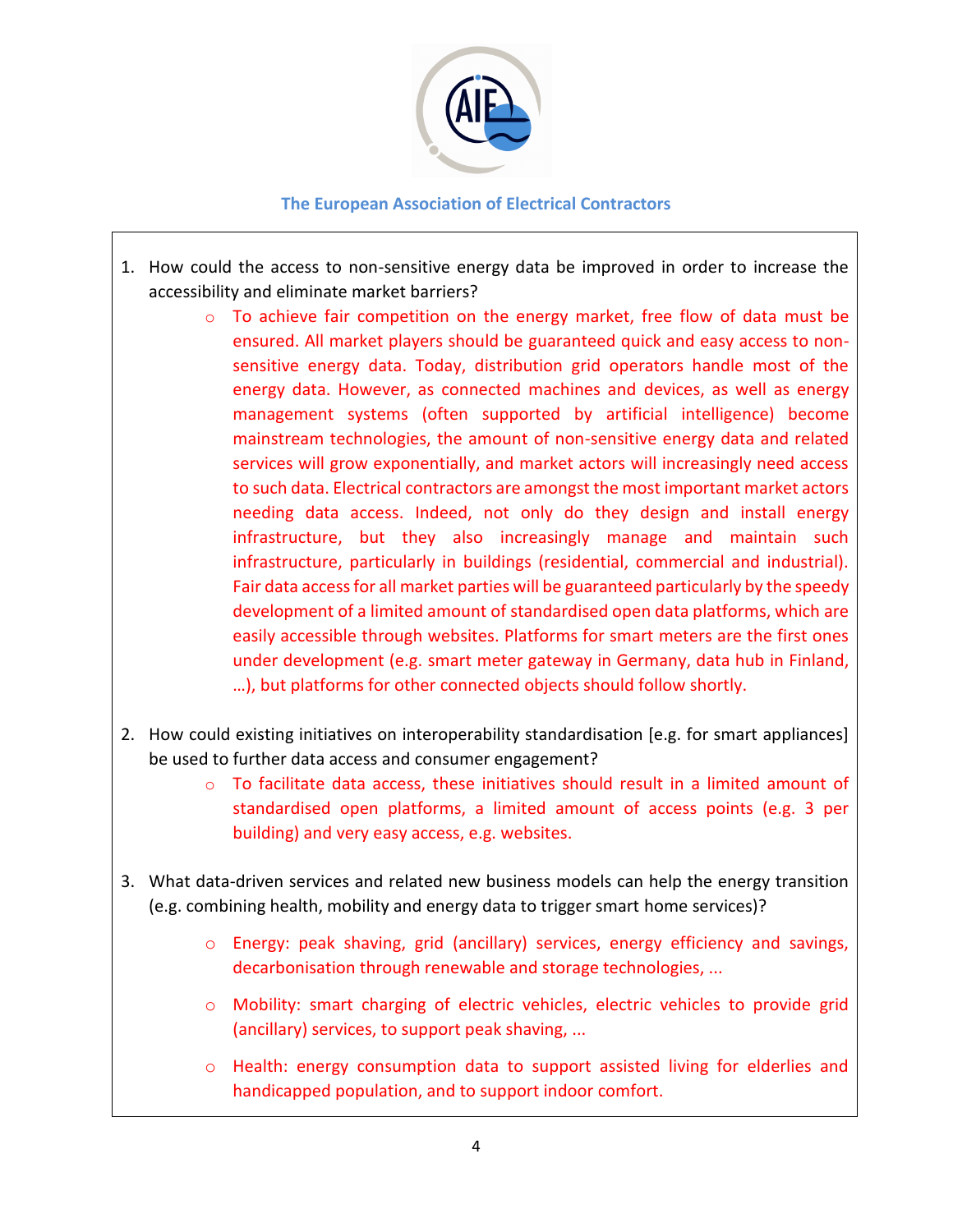

- 4. How can fair access to data contribute to energy efficiency in buildings and consumer engagement in demand response schemes?
	- o Fair access to data enables service providers to handle complete energy management systems and deliver smart home services. Energy management systems make buildings more energy efficient. The provision of transparent, clear and meaningful energy data (e.g. via in-home displays) to consumers raises their awareness and can positively influence their energy behaviour, triggering energy savings and efficiencies.
- 5. How can open data on meteorological conditions be used to help integration and forecasting of variable renewable energy into the electricity system?
	- o Meteorological data helps understand when meteorological conditions and consumers' energy needs are in unison and when they defer. For example, if the sun shines, less heating is needed and the energy produced on-site, e.g. by a rooftop solar system, can be stored locally. A smart home system will know when a consumer is at home, when he/she uses energy, and will be able to align with meteorological predictions. As the data stock grows, algorithms supported by artificial intelligence will have to implemented.

## **2. Digital Platforms**

Digital platforms are data-driven solutions that have the potential to create new markets and services throughout the whole energy chain. Through this area, the Commission should strive to achieve (1) open markets through fair competition and market access, (2) interoperability to boost technological change and (3) consumer choice to strengthen consumer participation in the energy transition.

## **Questions**

1. Which digital platforms already exist in the energy sector for (i) flexibility markets (congestion management) and (ii) trading day ahead, intraday and balancing? Can they be used for selling electricity and demand side flexibility products?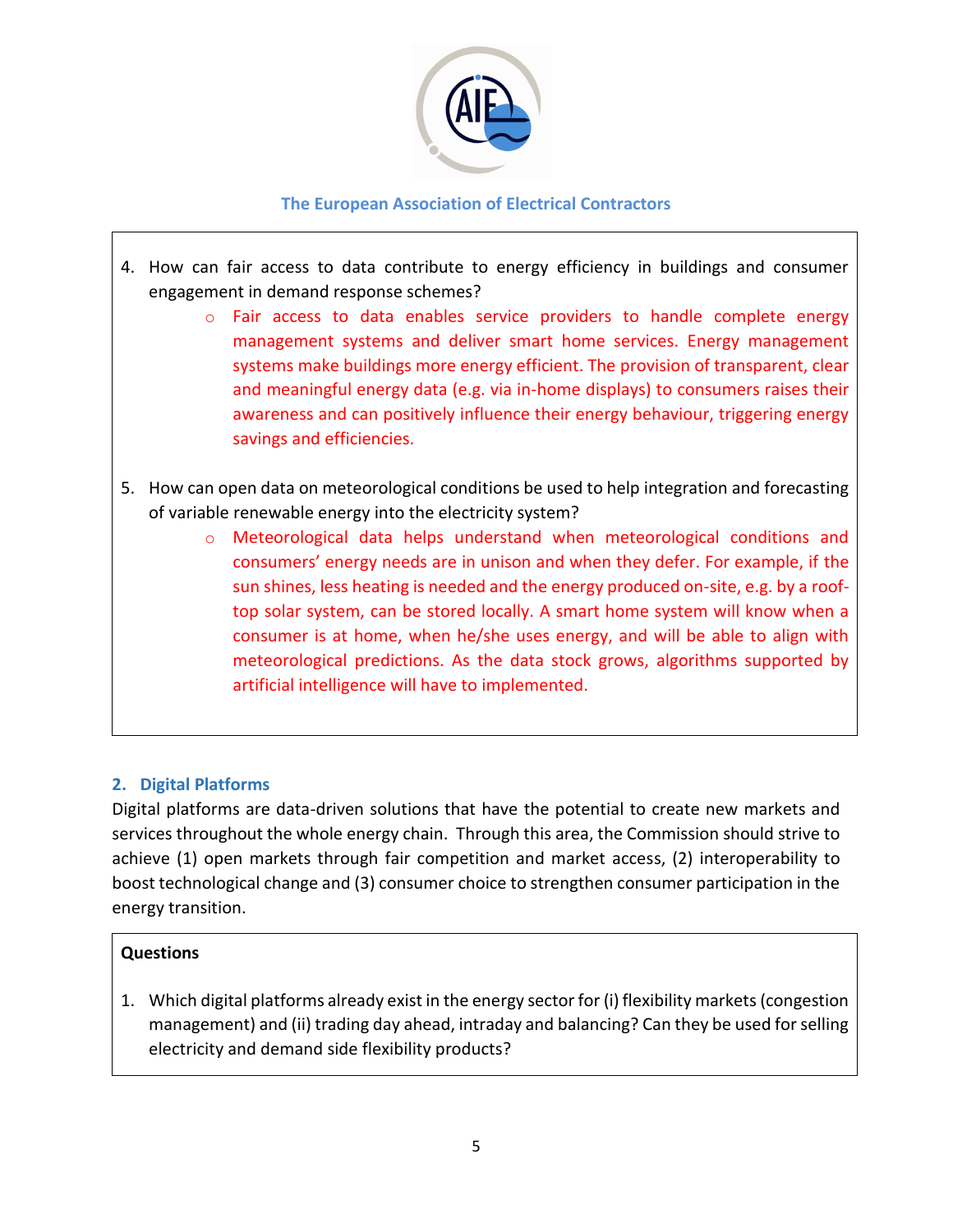

- o In addition to the platforms offering the functions / services mentioned in the question, new platforms for peer-to-peer trading are emerging across Europe. They allow energy measurements and physical (between neighbours) or virtual (across districts and regions) energy exchanges.
- 2. In order to create fair competition and access to new markets and services, how should the role of existing and new digital platforms be developed? What should be the criteria to harmonise or not those digital platforms?
- 3. How should we ensure that the governance of platforms facilitates data access, exchange, interoperability and ensures data sovereignty (i.e. no lock-in) for those who supply data to the platform?
	- o A key element is the presence of an independent third-party, which market actors, who have problems accessing relevant data, can contact and lodge a complaint with.
- 4. What are the data-driven service models of the future? In order to stimulate the creation of new data-driven services, could technological innovations [such as Big Data, AI, Blockchain, Service Platform Architectures] be used to (i) manage how electricity flows, (ii) perform energy forecasting, (iii) create new remuneration/financing mechanisms, and (iv) create new ways of managing transactions (smart contracts, Blockchain)?
- 5. Which digital platforms are being developed to support sharing energy within energy communities, including for allowing them to be open to cross-border participation)?

# **3. Asset optimisation, sector coupling and integration**

The Commission aims to establish to what extent digitalisation can accelerate to the optimisation of processes and infrastructure to further decarbonise the energy sector and integrate renewables into the energy network. This are will assess whether ICT can be of use to link energy carriers, integrate the energy sector with other sectors and/or optimise assets such as buildings and wind turbines.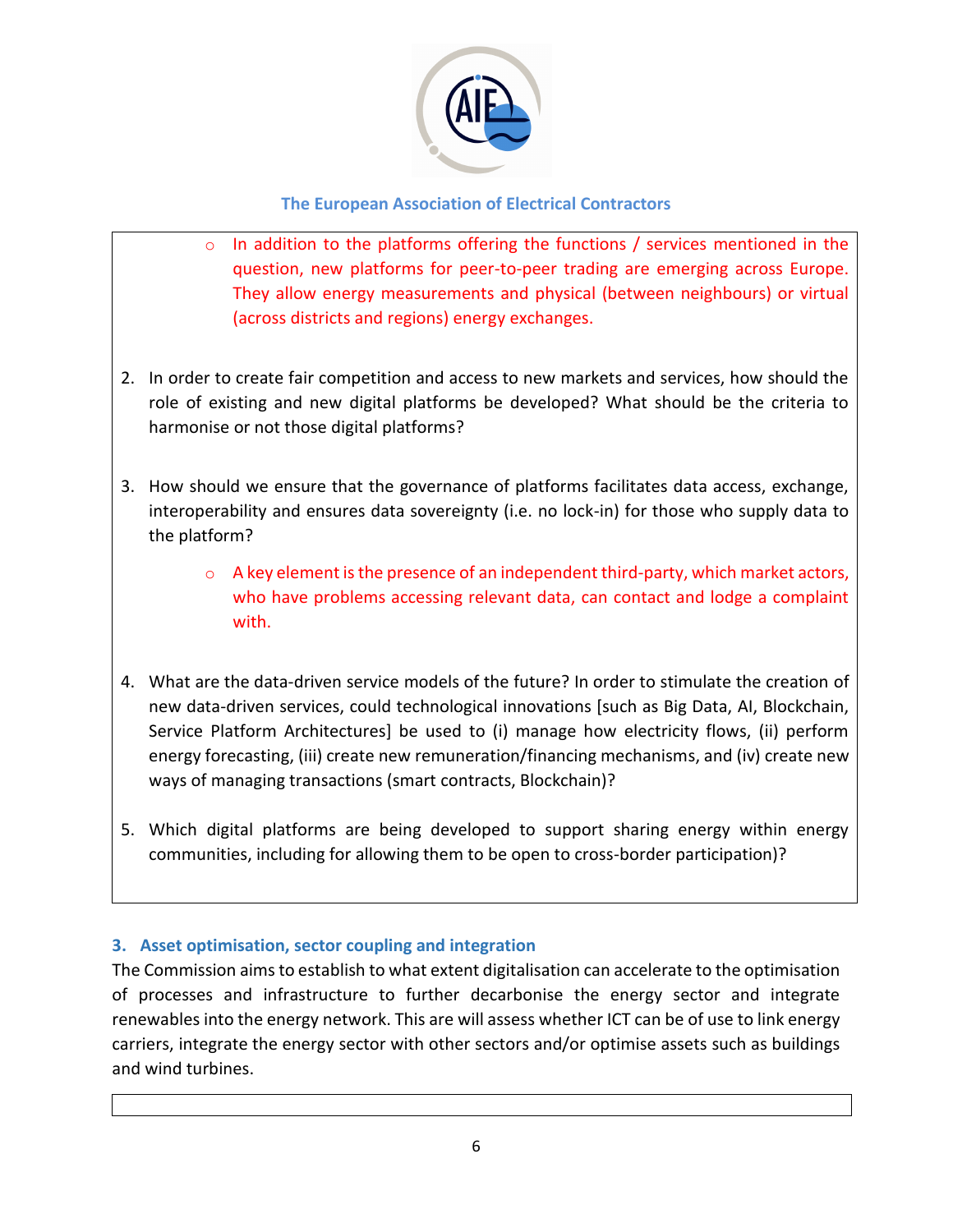

- 1. How can digitalisation facilitate sector coupling and sector integration? What are the existing use cases? Which digital technologies applicable to sector coupling exist in the market?
	- $\circ$  The place where digital technologies can facilitate sector coupling is definitely buildings, which are at the crossroads of the electricity, heating and transport sectors. Digitalisation should turn buildings into "smart nodes" supplying energyrelated data through gateways, to support the management of the local grid and its components.
- 2. How to speed up the investment in digitalised (remotely monitored and controlled) assets, in particular in areas/sectors where this is not the priority (e.g. buildings, electricity or district heating grids in Southwest and Central Europe)?
	- $\circ$  There must be incentives, both at EU and national/local level, for consumers and property owners to invest into smart homes, renewable energy plants and into clean vehicles. There has to be a pricing system which internalises environmental costs, therefore showing that above mentioned technologies are good for the environment and for the economy.
- 3. What are the socio-economic and regulatory preconditions for enhancing the use of digital technologies that facilitate sector coupling? For example, how could digitalisation facilitate the deployment of power-to-gas?
	- o The precondition is making the consumer understand how he/she uses energy, which source this energy comes from, what impact the use has on the environment and what can be improved. Digitalisation enables systems to connect and combine data and make such data easily available to the user.
- 4. In order to integrate renewable and low-carbon gas into the gas network, how would connectivity and data analytics contribute to measuring and metering?
- 5. In order to improve consumer's energy consumption awareness, how would smart meters measuring calorific value, in addition to gas volume, contribute to more accurate billing?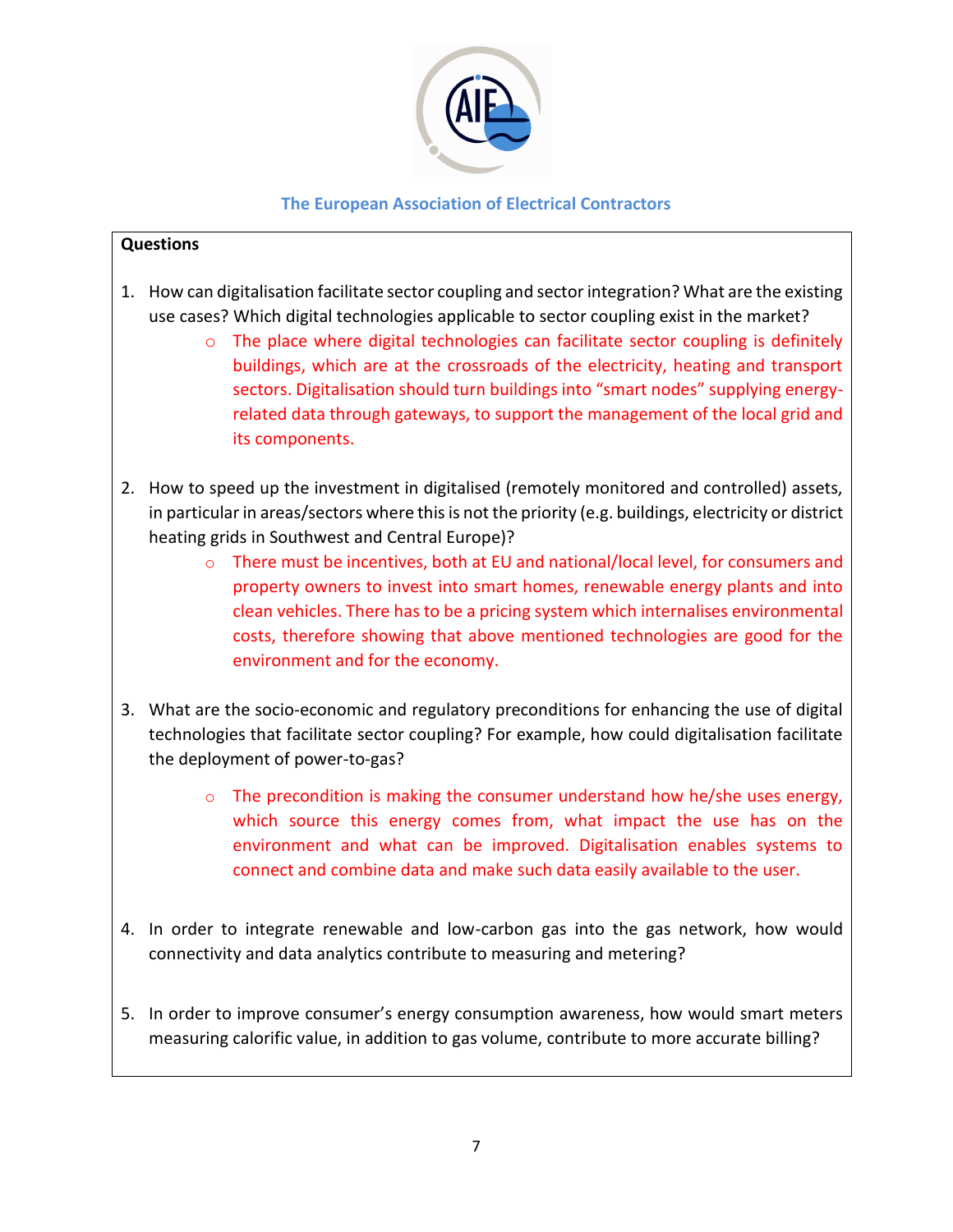

- 6. How can policy instruments support the deployment of a critical mass of energy-smart appliances?
- 7. How can smart buildings and energy-smart appliances contribute to a broader integration of RES, optimise local consumption and improve energy efficiency?
- 8. What digital solutions are available to allow for differentiation of electricity sources at charging stations for electric vehicles?

# **4. Infrastructure for digital solutions**

Digital infrastructure enables decarbonisation and further decentralisation, which can lead to more flexibility in the energy sector. Through this area, the EC should assess whether legislative action is needed to support the development of IT infrastructure for digital assets and services in the energy sector.

- 1. What opportunities would a digitalised energy network bring to decentralised and/or energy communities models?
- 2. In order to enable the decarbonisation of the energy sector, how would digitalisation contribute to system/grid management assets and services?
- 3. How to ensure that the future telecommunication infrastructure provides the type and quality of services (at a competitive/reasonable cost) that the energy transition requires?
- 4. Given the development of new technologies such as 5G, IoT, blockchain and AI, how can consumer's connectivity and security be ensured?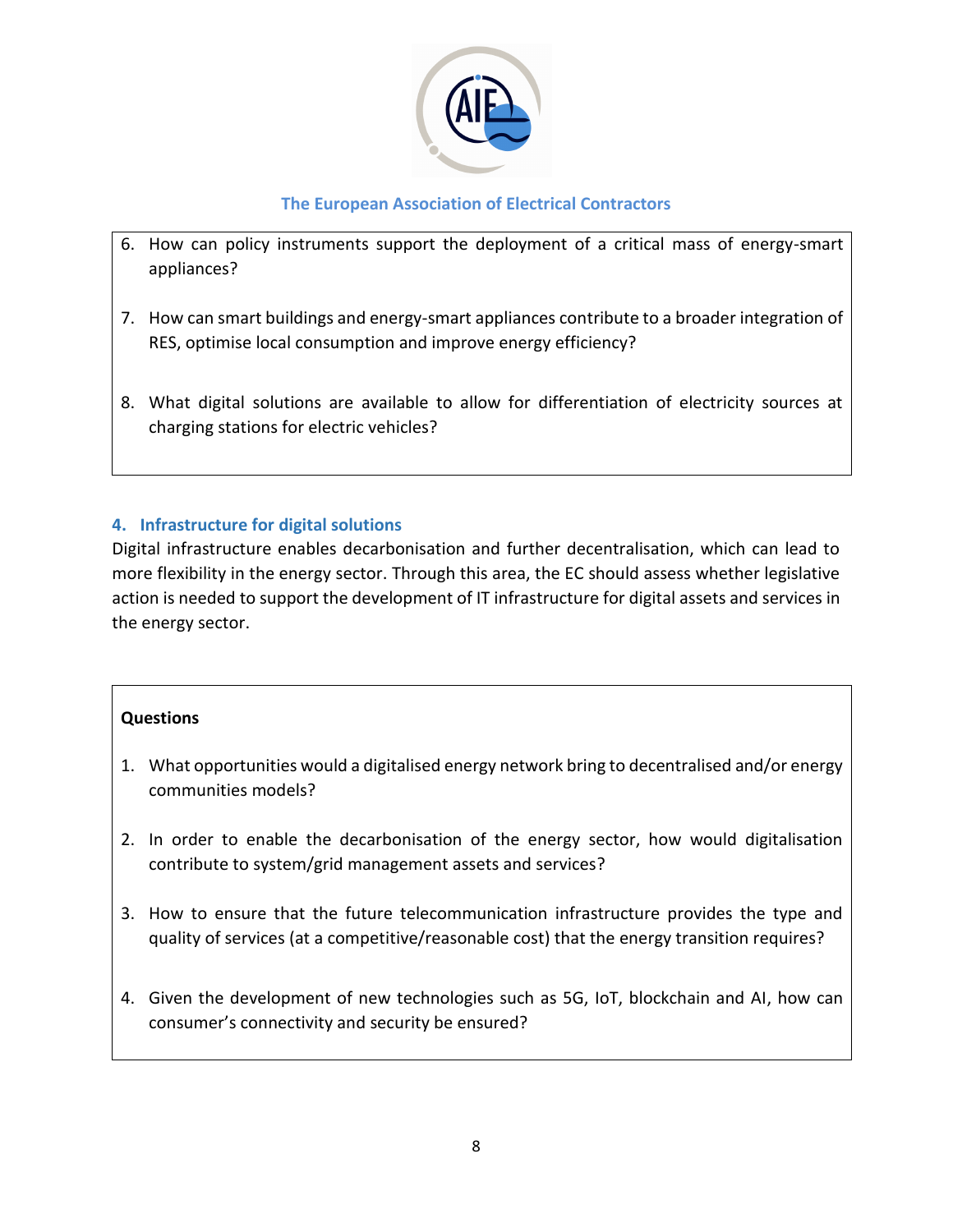

5. What digital solutions are available to allow remote management of isolated electricity systems in rural areas and/or islands?

#### **5. Cybersecurity**

Given that energy services are essential to the economy, and that these services are progressively subject to data-driven transformation, their cybersecurity should be ensured. Hence stressing the interaction and interdependence between energy and digital infrastructure. Through this area, the Commission should therefore ensure the security of the digitalised energy services and infrastructure, in order for consumers to make digital choices.

- 1. To what extent is the Commission Recommendation on Cybersecurity<sup>1</sup> implemented? What needs to be further considered to address the particularities of the energy sector in terms of cybersecurity, namely real-time requirements, cascading effects and the mix of technologies?
	- o An area which is not covered by the Recommendation is the role of installers of products or infrastructure which could be exposed to cyberattacks. Installers often integrate connected objects, which may meet cybersecurity protection standards at single level, but which may become more vulnerable to cyberattacks when connected to each other. Moreover, if a system suffers a cyberattack, the installer may be the first professional whom the consumer would contact, rather than the product manufacturer (especially when systems are made of products from different brands). This means that installers should be involved in government initiatives for the implementation of the Recommendation, particularly in initiatives aiming at building up knowledge and skills related to cybersecurity in the energy sector.
- 2. How would you estimate the costs of addressing the particularities? Can you provide examples?

 $1$  Commission Recommendation of 3.4.2019 on cybersecurity in the energy sector, C(2019) 2400 final, [https://ec.europa.eu/energy/sites/ener/files/commission\\_recommendation\\_on\\_cybersecurity\\_in\\_the\\_energy\\_sec](https://ec.europa.eu/energy/sites/ener/files/commission_recommendation_on_cybersecurity_in_the_energy_sector_c2019_2400_final.pdf) [tor\\_c2019\\_2400\\_final.pdf](https://ec.europa.eu/energy/sites/ener/files/commission_recommendation_on_cybersecurity_in_the_energy_sector_c2019_2400_final.pdf)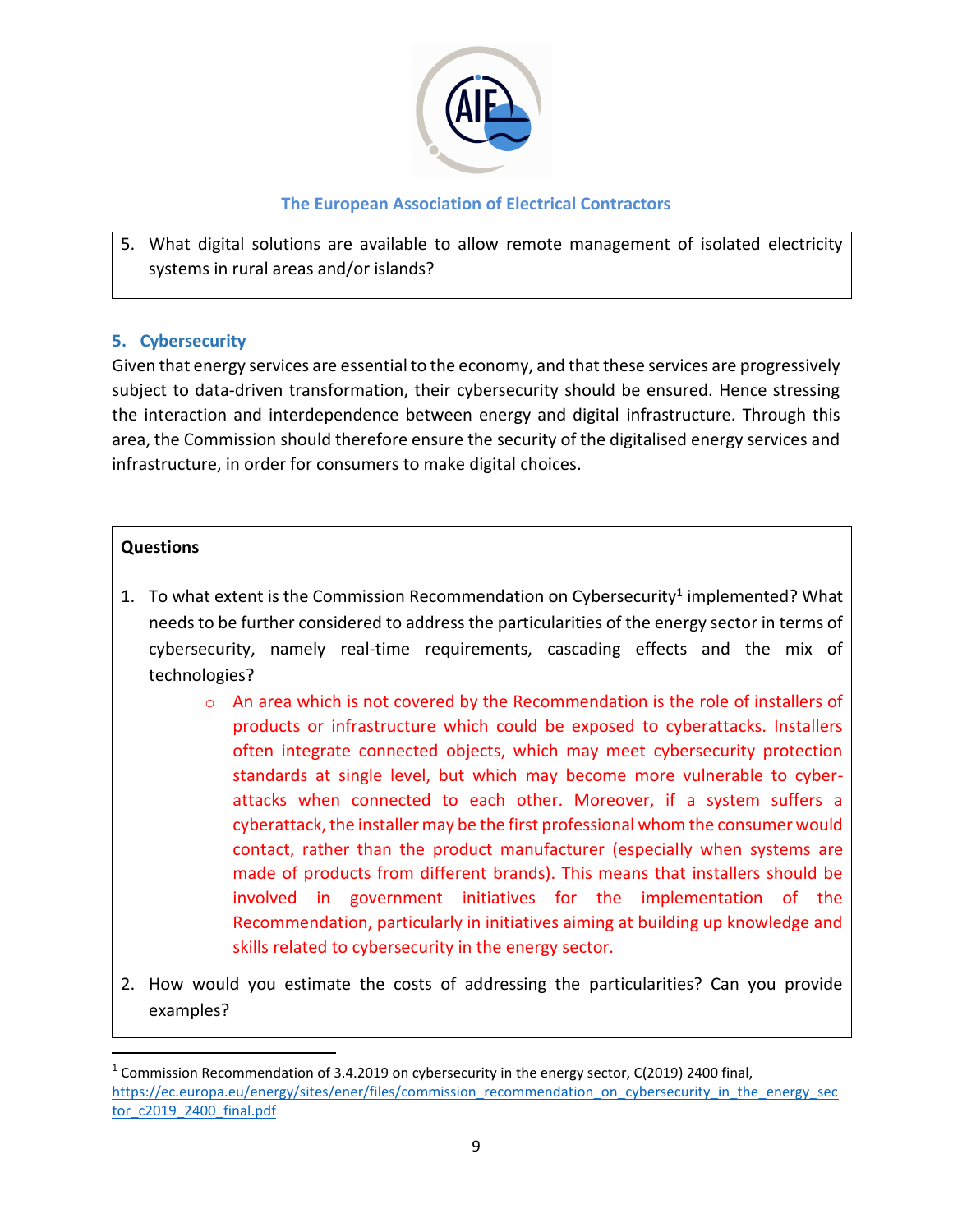

- 3. How can digitalised distributed renewable power generation contribute to the resilience of the EU electricity system?
- 4. How can we ensure that digitalised distributed power generation (renewables, flexibility via e-mobility, etc.) is not a liability to the resilience of the EU electricity system?
- 5. What is the right approach of information sharing at a higher level? (e.g. events, etc.)

## **6. New skills and capabilities, Research and Development**

The digitalisation of the energy transition must be supported by new technological developments and upgrade of skills of energy companies and public administration.

- 1. How can we promote digitalisation in energy Research & Innovation as part of the next framework programme, ensuring a close link with energy policies and full consistency with EU energy and climate objectives.
	- $\circ$  European and national policy makers should not only invest in the development and deployment of digital technologies and solutions in the energy sector. They should also invest in the digitally-skilled energy professionals that Europe needs to drive the energy transition forward. Electrical contracting is one of the professions, which are most affected by technological changes. The profession is becoming multifaceted and professionals need to have a wider range of digital skills, to integrate products and systems and guarantee that they communicate and are interoperable, and to offer operation and maintenance services based on connected objects data. We are aware of the upcoming EU initiative titled "Blueprint for Sectoral Cooperation on Skills / Energy value chain – digitalisation". We look forward to seeing the results of this initiative, which we hope will be lean and fast. In the meantime, our sector is raising awareness about the skills challenge for electrical contractors (se for instance [this report](https://www.installatorsforetagen.se/aktuellt/rapporter/kompetensrapporter/#/) from Installatorsvoretagen, the installers' association in Sweden) and is participating in national initiatives aimed at identifying the skills gap in our sector or